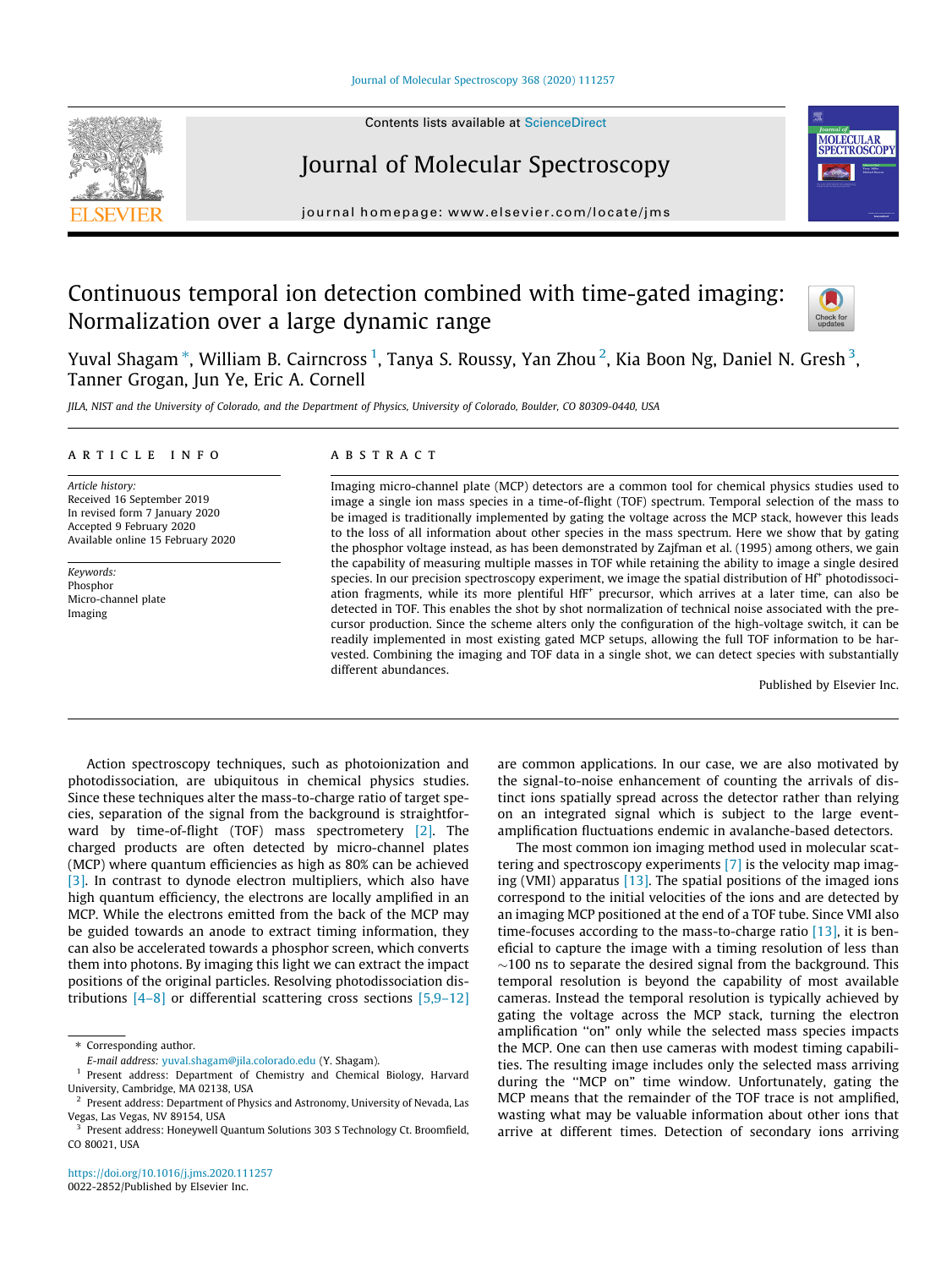<span id="page-1-0"></span>outside the imaging window is useful in many instances such as signal normalization in dissociation experiments or detection of both reagents in reactive scattering, as well as for general diagnostic purposes. Here we demonstrate that the same time-selected imaging can be achieved by gating the phosphor screen as opposed to the MCP stack, while still recording TOF trace integrated on the entire MCP. While gating the phosphor screen to achieve timeselected imaging has been previously demonstrated by Zajfman et al. [\[1\]](#page-2-0) and references therein, here we demonstrate the full benefit of this technique including the simultaneous detection of two species that may differ by more than two orders of magnitude in abundance.

In our experiment we search for the electric dipole moment of the electron [\[14\]](#page-2-0) and the science signal is probed by spatially resolved Hf<sup>+</sup> photofragments  $[6]$ . The anisotropic distribution of the Hf<sup>+</sup> must be imaged with simultaneous monitoring of the precursor HfF<sup>+</sup> molecule number from the TOF trace for shot-by-shot normalization, making this gating scheme critical for our scientific purposes. We ablate Hf metal near a supersonic expansion of Ar seeded with  $SF_6$ , such that HfF is created by chemical reaction and entrained in the expansion. The HfF molecules are ionized by  $1+1'$  photoionization [\[15\]](#page-2-0) and subsequently trapped in a Paul trap. We then perform a precision spectroscopy sequence and with an efficiency contingent on the result of that sequence, the  $HfF^+$  is dissociated by  $1+1'$  photodissociation [\[16,14\].](#page-2-0) The resultant variable mixture of Hf<sup>+</sup> and HfF<sup>+</sup> ions is kicked out towards the imaging MCP detector located  $\sim$ 25 cm away to separate the species according to their mass [\[6\].](#page-2-0)

The electron amplification depends on the voltage difference across the MCP stack [\[17\]](#page-2-0) ( $V_{\text{back}} - V_{\text{front}}$ ) shown in Fig. 1. This time-dependent signal (Fig. 2) integrated on the entire MCP face can be measured on the MCP stack. The output electrons from the MCP are accelerated towards the phosphor and excite it, with the luminescence of the phosphor depending on the kinetic energy  $(V_{\text{phos}} - V_{\text{back}})$  of the electrons. When we lower  $V_{\text{phos}}$  to 0V the kinetic energy of the electrons falls below a certain threshold such



Fig. 1. Schematic diagram of the phosphor gating scheme. HfF<sup>+</sup> molecules and Hf<sup>+</sup> photofragments are accelerated towards the MCP assembly. The 2 MCPs in a "chevron" configuration are supplied by a DC voltage divider where  $R_1 = 0.15$  M $\Omega$ ,  $R_2 = 3.2$  M $\Omega$ , and  $R_3 = 1.2$  M $\Omega$ . Both the front and back of the MCPs are capacitively coupled ( $C_{\text{front}} = 10 \text{ nF}$ ,  $C_{\text{back}} = 100 \text{ nF}$ ) to an oscilloscope to measure the transient charge signals off of the MCP stack as discussed in the text. The aluminum coating on the P-43 phosphor is gated to 3000 V while the Hf<sup>+</sup> ions are arriving, such that this part of the signal is imaged.



Fig. 2. Time-of-flight trace measured on the front of the MCP stack  $(V_1$  of Fig. 1) are shown in the bottom panel. The switching of the phosphor voltage to high followed by low induces the noisy ringing shaded gray regions on the trace. The signal of Hf<sup>+</sup> arriving while the phosphor voltage is high is imaged by the camera (top left panel), allowing spots arising from individual ion impacts to be centroided as depicted by the magenta asterisks (top right panel). Since the MCP amplification is on even after the phosphor has been switched to low, the HfF<sup>+</sup> is only visible in the TOF trace from the MCP. There are 411 Hf<sup>+</sup> ions counted in the image and the integrated area on the TOF trace for HfF<sup>+</sup> corresponds to  $\sim$ 23,000 ions. The TOF traces and the image are acquired in the same experiment cycle.

that the multiplied electrons no longer excite the phosphor, thereby turning off the imaging. Gating  $V_{\text{phos}}$  up to 3000 V around the Hf<sup>+</sup> ions arrival window time-selects this portion of the signal for imaging as shown in the top panels of Fig. 2. It is critical that the electron-side face of the phosphor be conductively coated (aluminum in our case) as opposed to phosphors with indium tin oxide (ITO) coating on the opposite side, so that control of the phosphor gain is immediate. The time-scale of the excitation is much shorter than the luminescence time-scale of the phosphor (on the order of milliseconds for our P-43 phosphor), such that light emission from excited regions of the phosphor will continue. Counting of the Hf<sup>+</sup> is performed by applying smoothing filters to the acquired images followed by a search for local maxima and centroiding to find the ion locations (Fig. 2). In our implementation we can distinguish up to 2000 ions with image pile up of less than 10%.

Since the MCP gain is always set to high, the electron amplification is on continuously. We probe both the back and the front sides of the MCP stack through capacitors as shown in  $Fig. 1$ . These capacitors form bias tees with the high impedance voltage divider, passing the transient signal, which has a bandwidth of  $> 1$  MHz, from the MCP plates to the scope. A full circuit analysis of the detector, including the stray capacitance through the MCP plates and a cascading electron current which amplifies as it passes through the MCP stack and eventually flows to the phosphor screen, is beyond the scope of this paper. We empirically obtain an improved dynamic range if we sample the TOF current at probe point  $V_1$  as opposed to  $V_2$  as shown in [Fig. 3.](#page-2-0) While this added range also exhibits slight non-linearity over a larger dynamic range, we have characterized its functional form. Fig. 2 shows a single shot of data collection in which the number of dissociated  $Hf<sup>+</sup>$  ions is counted on the image and can be normalized by the number of undissociated HfF<sup>+</sup> ions determined by the integrated voltage from  $V_1$  for the corresponding time window. This allows us to set the MCP gain and phosphor gain high enough to detect single  $Hf^+$  events on the image, while maintaining a high dynamic range for the highly abundant HfF<sup>+</sup> species in the TOF traces probed on  $V_1$ .

Since the phosphor and the MCP back are capacitively coupled, the ringing noise from switching the phosphor voltage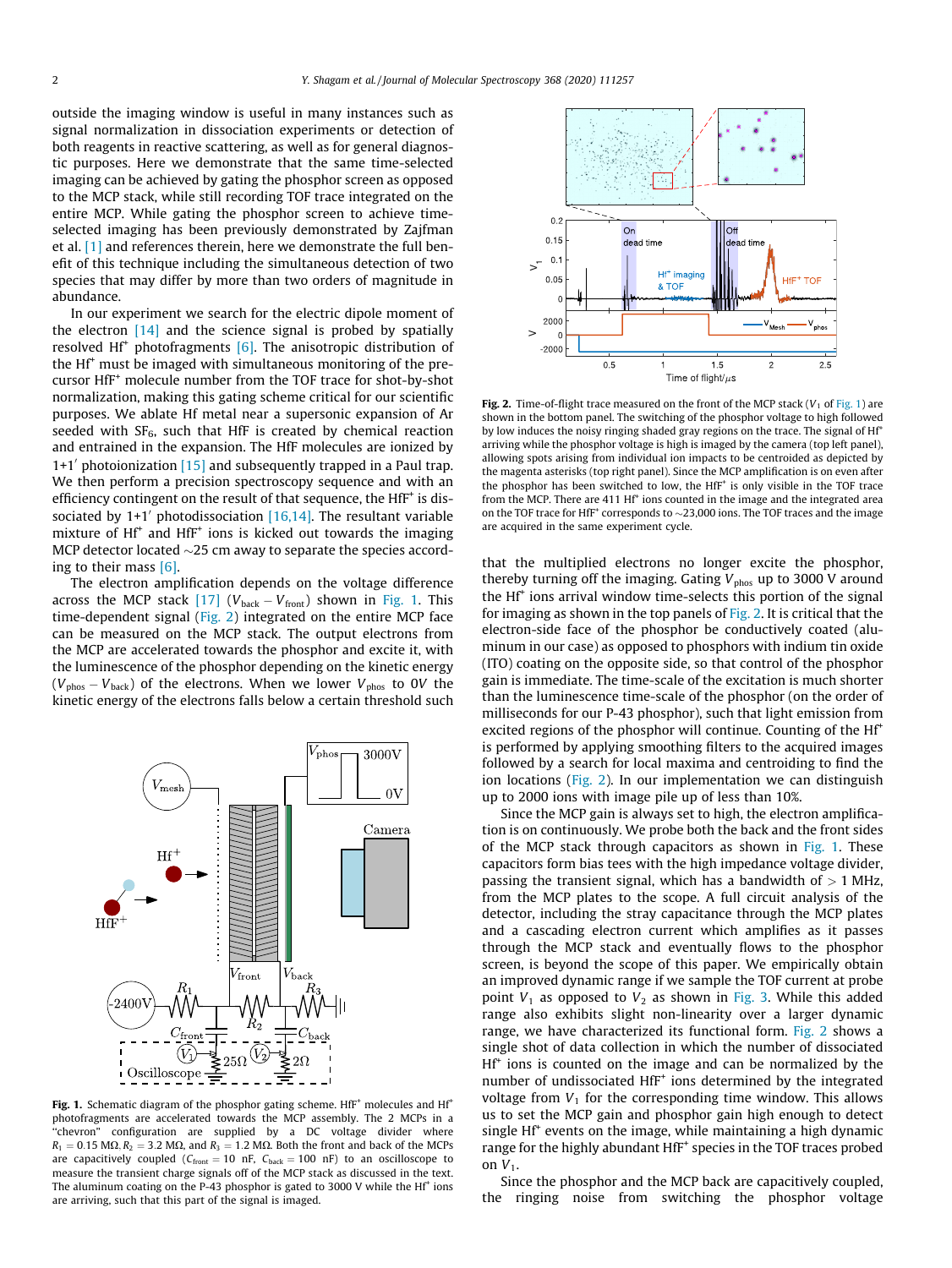<span id="page-2-0"></span>

Fig. 3. Comparison of  $Hff^+$  amounts measured simultaneously from the time-of flight traces at probe points  $V_1$  and  $V_2$ . We observe a larger dynamic range at probe point  $V_1$ . The reliability of the  $V_1$  measurement has been confirmed with an independent measurement.

contaminates our TOF trace. By optimizing the output impedance of the phosphor voltage switch (Behlke HTS-41-02-HB-LC-C), we were able to minimize the dead time in the TOF trace to 300 ns on the falling edge such that the trace is quiet before the HfF<sup>+</sup> arrives. A background trace measuring the electronic noise due to the switching is subtracted from the TOF trace in [Fig. 2](#page-1-0).

In our particular application, a fine grounding mesh ([Fig. 1](#page-1-0)) is used in front of the MCP to reduce the effect of the MCP's electric fields on other parts of our apparatus. The presence of this mesh comes at a cost – the intense fields near the fine wires give rise to ion focusing in the grid spaces aggravating our ion-image pileup. This so-called microlensing can be avoided by gating the mesh voltage to equal  $V_{front}$  before the arrival of the ions [\(Fig. 2](#page-1-0)). The electrical noise impact of gating a separate mesh on the temporal signals is significantly smaller than if  $V_{front}$  was gated, due to the low capacitive and vanishing resistive coupling between  $V_{\text{mesh}}$ and probe points  $V_1$  and  $V_2$ .

As an alternative to the technical solution presented in this paper, one could achieve the desired spatial and temporal detection using some combination of various other options: delay-line detectors [18]; anode arrays [19]; individually triggered camera pixels [\[20,21\]](#page-3-0); gated image intensifiers [\[22\]](#page-3-0). Some of these approaches are more vulnerable to event pile-up [18,19] and moreover they all tend to require more financial resources than does our approach.

In summary, we have shown that if we gate the phosphor instead of the MCP stack, time-gated imaging can be achieved while simultaneously measuring nearly all of the TOF signal. Although this was not our goal here, it may be possible to achieve shorter image gating windows than in schemes that switch the voltage on the MCP, due to the much lower capacitance of the phosphor screen, which is on the order of  $\sim$ 10 pF.

#### Author contribution

All authors contributed to all aspects of this work.

## Declaration of Competing Interest

The authors declare that they have no known competing financial interests or personal relationships that could have appeared to influence the work reported in this paper.

### Acknowledgement

We thank T. Brown for fruitful discussions. Y.S. is supported by a postdoctoral fellowship from the National Research Council. Commercial products referenced in this work are not endorsed by NIST and are for the purposes of technical communication only. This work was supported by the Marsico Foundation, NIST, and the NSF (Grant No. PHY-1734006).

#### References

- [1] D. Zajfman, Z. Amitay, C. Broude, P. Forck, B. Seidel, M. Grieser, D. Habs, D. Schwalm, A. Wolf, Measurement of branching ratios for the dissociative recombination of cold HD+ using fragment imaging, Phys. Rev. Lett. 75 (1995) 814–817, [https://doi.org/10.1103/PhysRevLett. 75.814.](https://doi.org/10.1103/PhysRevLett.75.814)
- [2] W.C. Wiley, I.H. McLaren, Time–of–flight mass spectrometer with improved resolution, Rev. Sci. Instrum. 26 (12) (1955) 1150–1157, [https://doi.org/](https://doi.org/10.1063/1.1715212) [10.1063/1.1715212](https://doi.org/10.1063/1.1715212).
- [3] K. Fehre, D. Trojanowskaja, J. Gatzke, M. Kunitski, F. Trinter, S. Zeller, L.P.H. Schmidt, J. Stohner, R. Berger, A. Czasch, O. Jagutzki, T. Jahnke, R. Dörner, M.S. Schöffler, Absolute ion detection efficiencies of microchannel plates and funnel microchannel plates for multi-coincidence detection, Rev. Sci. Instrum. 89 (4) (2018), [https://doi.org/10.1063/1.5022564.](https://doi.org/10.1063/1.5022564) 045112.
- [4] D.W. Chandler, P.L. Houston, Two-dimensional imaging of state-selected photodissociation products detected by multiphoton ionization, J. Chem. Phys. 87 (2) (1987) 1445–1447, [https://doi.org/10.1063/1.453276.](https://doi.org/10.1063/1.453276)
- [5] M.N.R. Ashfold, N.H. Nahler, A.J. Orr-Ewing, O.P.J. Vieuxmaire, R.L. Toomes, T.N. Kitsopoulos, I.A. Garcia, D.A. Chestakov, S.-M. Wu, D.H. Parker, Imaging the dynamics of gas phase reactions, Phys. Chem. Chem. Phys. 8 (2006) 26–53, [https://doi.org/10.1039/B509304J.](https://doi.org/10.1039/B509304J)
- [6] Y. Zhou, Y. Shagam, W.B. Cairncross, K.B. Ng, T.S. Roussy, T. Grogan, K. Boyce, A. Vigil, M. Pettine, T. Zelevinsky, J. Ye, E.A. Cornell, Second-scale coherence measured at the quantum projection noise limit with hundreds of molecular ions, Phys. Rev. Lett. 124 (5) (2020) 53201, [https://doi.org/10.1103/](https://doi.org/10.1103/PhysRevLett.124.053201) [PhysRevLett.124.053201.](https://doi.org/10.1103/PhysRevLett.124.053201)
- [7] D.W. Chandler, P.L. Houston, D.H. Parker, Perspective: advanced particle imaging, J. Chem. Phys. 147 (1) (2017), [https://doi.org/10.1063/1.4983623.](https://doi.org/10.1063/1.4983623) 013601.
- [8] T. Suzuki, H. Katayanagi, Y. Mo, K. Tonokura, Evidence for multiple dissociation components and orbital alignment in 205 nm photodissociation of N2O, Chem. Phys. Lett. 256 (1) (1996) 90–95, [https://doi.org/10.1016/0009-2614\(96\)](https://doi.org/10.1016/0009-2614(96)00429-0) [00429-0.](https://doi.org/10.1016/0009-2614(96)00429-0)
- [9] R.T. Skodje, D. Skouteris, D.E. Manolopoulos, S.-H. Lee, F. Dong, K. Liu, Resonance-mediated chemical reaction: F+HD→HF+D, Phys. Rev. Lett. 85 (2000) 1206–1209, [https://doi.org/10.1103/PhysRevLett. 85.1206.](https://doi.org/10.1103/PhysRevLett.85.1206)
- [10] D. Yuan, Y. Guan, W. Chen, H. Zhao, S. Yu, C. Luo, Y. Tan, T. Xie, X. Wang, Z. Sun, D.H. Zhang, X. Yang, Observation of the geometric phase effect in the H + HD H2 + D reaction, Science 362 (6420) (2018) 1289–1293, [https://doi.org/](https://doi.org/10.1126/science.aav1356) [10.1126/science.aav1356.](https://doi.org/10.1126/science.aav1356)
- [11] J. Mikosch, S. Trippel, C. Eichhorn, R. Otto, U. Lourderaj, J.X. Zhang, W.L. Hase, M. Weidemüller, R. Wester, Imaging nucleophilic substitution dynamics., Science (New York, N.Y.) (5860) 183–6. doi[:https://doi.org/10.1126/science.](https://doi.org/10.1126/science.1150238) [1150238.](https://doi.org/10.1126/science.1150238)
- [12] S.N. Vogels, J. Onvlee, S. Chefdeville, A. van der Avoird, G.C. Groenenboom, S.Y. T. van de Meerakker, Imaging resonances in low-energy NO-He inelastic collisions., Science (New York, N.Y.) (6262) 787–90. doi[:https://doi.org/10.](https://doi.org/10.1126/science.aad2356) [1126/science.aad2356](https://doi.org/10.1126/science.aad2356).
- [13] A.T.J.B. Eppink, D.H. Parker, Velocity map imaging of ions and electrons using electrostatic lenses: Application in photoelectron and photofragment ion imaging of molecular oxygen, Rev. Sci. Instrum. 68 (9) (1997) 3477–3484, [https://doi.org/10.1063/1.1148310.](https://doi.org/10.1063/1.1148310)
- [14] W.B. Cairncross, D.N. Gresh, M. Grau, K.C. Cossel, T.S. Roussy, Y. Ni, Y. Zhou, J. Ye, E.A. Cornell, Precision measurement of the electron's electric dipole moment using trapped molecular ions, Phys. Rev. Lett. 119 (2017), [https://doi.](https://doi.org/10.1103/PhysRevLett.119.153001) [org/10.1103/PhysRevLett. 119.153001](https://doi.org/10.1103/PhysRevLett.119.153001). 153001.
- [15] H. Loh, R.P. Stutz, T.S. Yahn, H. Looser, R.W. Field, E.A. Cornell, REMPI spectroscopy of HfF, J. Mol. Spectrosc. 276-277 (2012) 49-56, [https://doi.org/](https://doi.org/10.1016/j.jms.2012.06.014) [10.1016/j.jms.2012.06.014](https://doi.org/10.1016/j.jms.2012.06.014).
- [16] K.-K. Ni, H. Loh, M. Grau, K.C. Cossel, J. Ye, E.A. Cornell, State-specific detection of trapped HfF<sup>+</sup> by photodissociation, J. Mol. Spectrosc. 300 (2014) 12-15, <https://doi.org/10.1016/j.jms.2014.02.001>. spectroscopic Tests of Fundamental Physics.
- [17] E.H. Eberhardt, Gain model for microchannel plates, Appl. Opt. 18 (9) (1979) 1418–1423, <https://doi.org/10.1364/AO.18.001418>.
- [18] O. Jagutzki, V. Mergel, K. Ullmann-Pfleger, L. Spielberger, U. Spillmann, R. Dörner, H. Schmidt-Böcking, A broad-application microchannel-plate detector system for advanced particle or photon detection tasks: large area imaging, precise multi-hit timing information and high detection rate, Nucl. Instrum. Meth. Phys. Res. Section A: Acceler. Spectrometers Detectors Assoc. Equip. 477 (1) (2002) 244–249, 5th Int. Conf. on Position-Sensitive Detectors.
- [19] J.G. Timothy, Review of multianode microchannel array detector systems, J. Astronom. Telescopes Instrum. Syst. 2 (3) (2016) 030901, [https://doi.org/](https://doi.org/10.1117/1.JATIS.2.3.030901) [10.1117/1.JATIS.2.3.030901.](https://doi.org/10.1117/1.JATIS.2.3.030901)